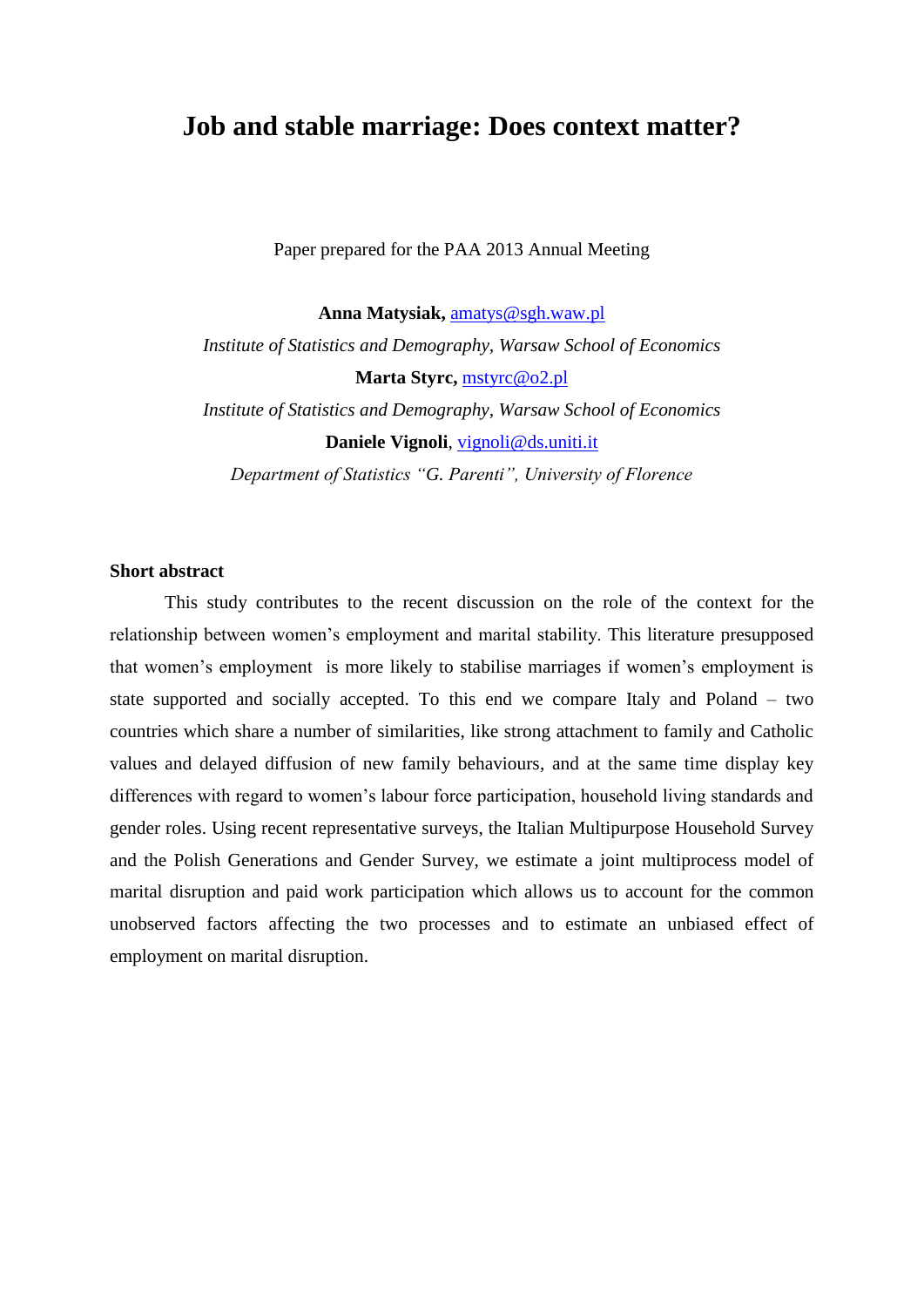## **Extended abstract**

The role of women's social and economic independence for marital stability has been of interest for social scientists for several decades in response to growing female labour force participation and marital disruption. It is still unclear, however, whether an increase in women's socio-economic status has indeed a destabilising impact on marital unions at the time of changing gender roles (Jalovaara, 2003; Sigle-Rushton, 2010) and a social shift from household production to household consumption (Cherlin, 2000; Stevenson, & Wolfers, 2007; Raz-Yurovich, 2012).

The view that women's employment destabilises marital unions is derived from the influential Becker's theory (Becker, Landes, & Michael, 1977). The economic model of marriage was built upon an assumption of a *role specialisation* within a couple, and presupposed that the gains from marriage are higher if both spouses specialize – one in income provision and the other in home production. Due to gender gap in wages and culturally rooted gender norms a woman usually gets specialized in the housework and a man in breadwinning (Lyngstad, & Jalovaara, 2010). The negative relationship between women's employment and marital stability was also envisioned by psycho-social theorist who argued that woman's involvement in paid work might be indicative of man's poor performance as an income provider, which might further lead to strains between spouses (Cherlin, 1979; Jalovaara, 2003).

Recently, however, as women have been increasingly present in the labour market, the negative effect of women's employment on marital stability has come in doubt. It has been increasingly argued that in modern societies decisions to remain married depend more on satisfaction from the quality of the union than on pure exchange of income and household labour between partners (Ross & Sawhill, 1975) and that similarity of economic activities and interests may improve understanding between spouses (Simpson, & England, 1981). Furthermore, it was presupposed that the increasing earning potential of a woman leads to higher living standards and thus should reduce marital strains, particularly at the time of the changing household organisation from role specialisation to income pooling (Oppenheimer 1997, Cherlin, 2000). Finally, the change of the gender norms leaves men fewer possibilities to find a partner who would be willing to specialise in household production (Sigle-Rushton, 2010).

Empirical research usually finds a negative association between women's employment and marital stability (for review see Spitze, 1988, and Lyngstad, & Jalovaara, 2010). Nevertheless, some recent studies found that this effect weakens or even disappears after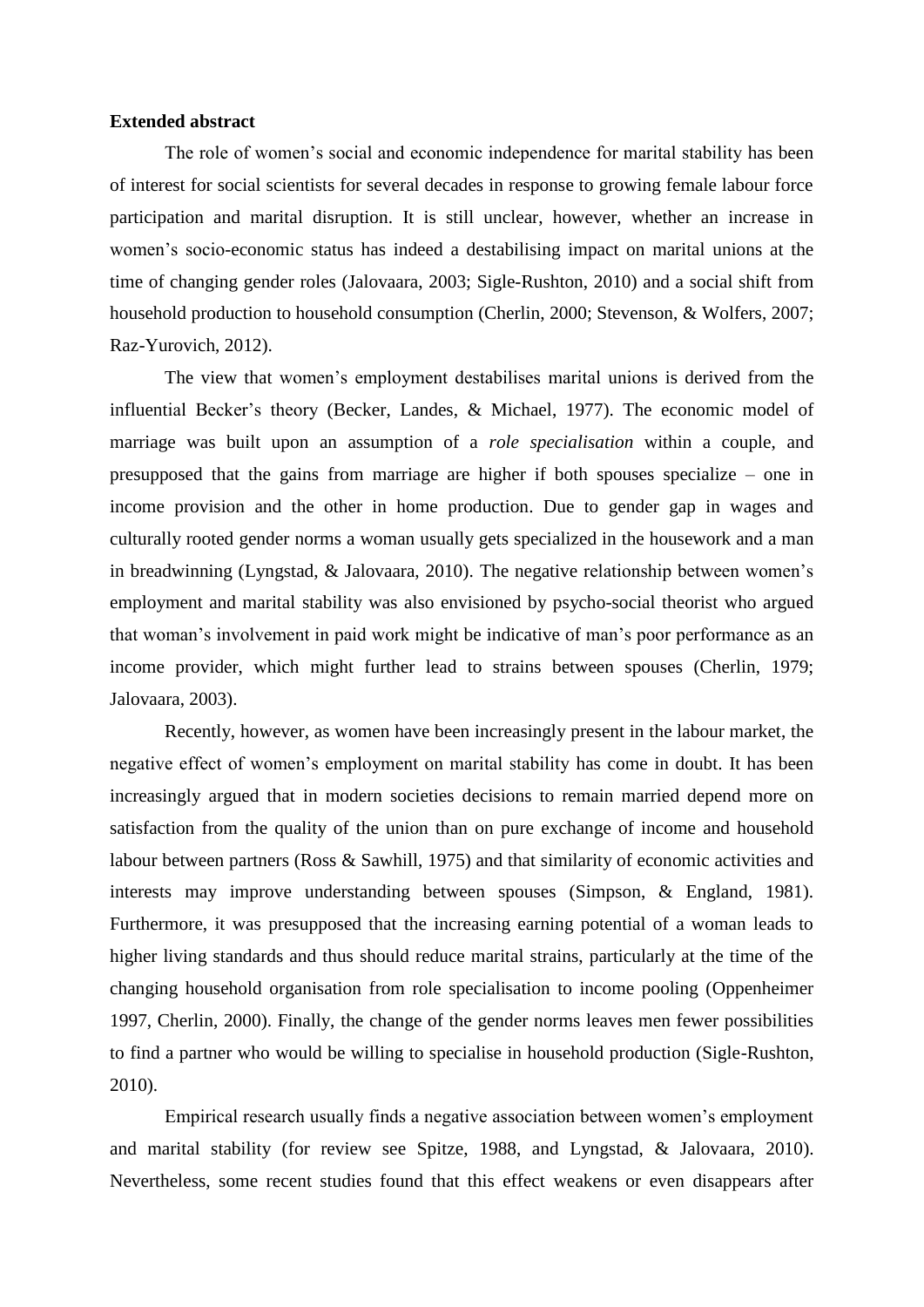accounting for the level of satisfaction with marriage (Schoen et al., 2002), commitment of spouses to each other and acknowledged gender ideology (Sayer, & Bianchi, 2000) or men's involvement in housework (Sigle-Rushton, 2010). Furthermore, a cross-country comparative studies by Cooke (2005, 2011) revealed that the effect of women's employment on marital stability depends on the country context and is more likely to be negative in countries with traditional gender roles.

This study aims at deepening our understanding of how the context mediates the relationship between women's employment and marital stability. To this end we compare two European countries – Italy and Poland. These two countries offer a stimulating setting for a comparative analysis as they share a number of similarities but also display key differences. On the one hand, Italians and Poles are on average very strongly attached to family and Catholic values. Religiosity and tradition are likely one of the reasons for a delayed diffusion of new family behaviours, including marital dissolution, which started to spread in both countries only recently (Vignoli and Ferro 2009, Styrc 2011). On the other hand, the two countries differ in the current and past levels of women's labour force participation, household living standards and the perception of women as income providers. In Italy women's labour force participation has been rising gradually since the 1970s and despite a serious progress in that respect women are still mainly perceived as care providers. In Poland, by contrast, the increase in women's labour force participation started earlier and it was much more rapid (Matysiak and Vignoli 2010). Moreover, Poland adopted a so called dual earner – female double burden model, typical of the post-socialist countries (Siemieńska 1997, Pascall and Manning 2000). This means that Polish women are socially expected to provide care as well as earn income. Against this background, we will test whether the sex role specialisation model is better suited to explain women's employment and divorce behaviours in Italy than in Poland.

In order to test our hypotheses we use data from two data sources. For Italy, we rely on data stemming the Multipurpose Household Survey on "Family and Social Subject" conducted the Italian National Institute of Statistics in 2009. The survey covers a large-scale sample of 24,000 households (for a total of about 50,000 individuals). For Poland, we use the first wave of the Polish Generations and Gender Survey (GGS). It was conducted at the turn of 2010 and 2011 on a representative sample of 20,000 women and men aged 18-79. A strong advantage of the two datasets is that they collect full employment histories of respondents and cover the most recent period when marital disruption was spreading rapidly in the two societies.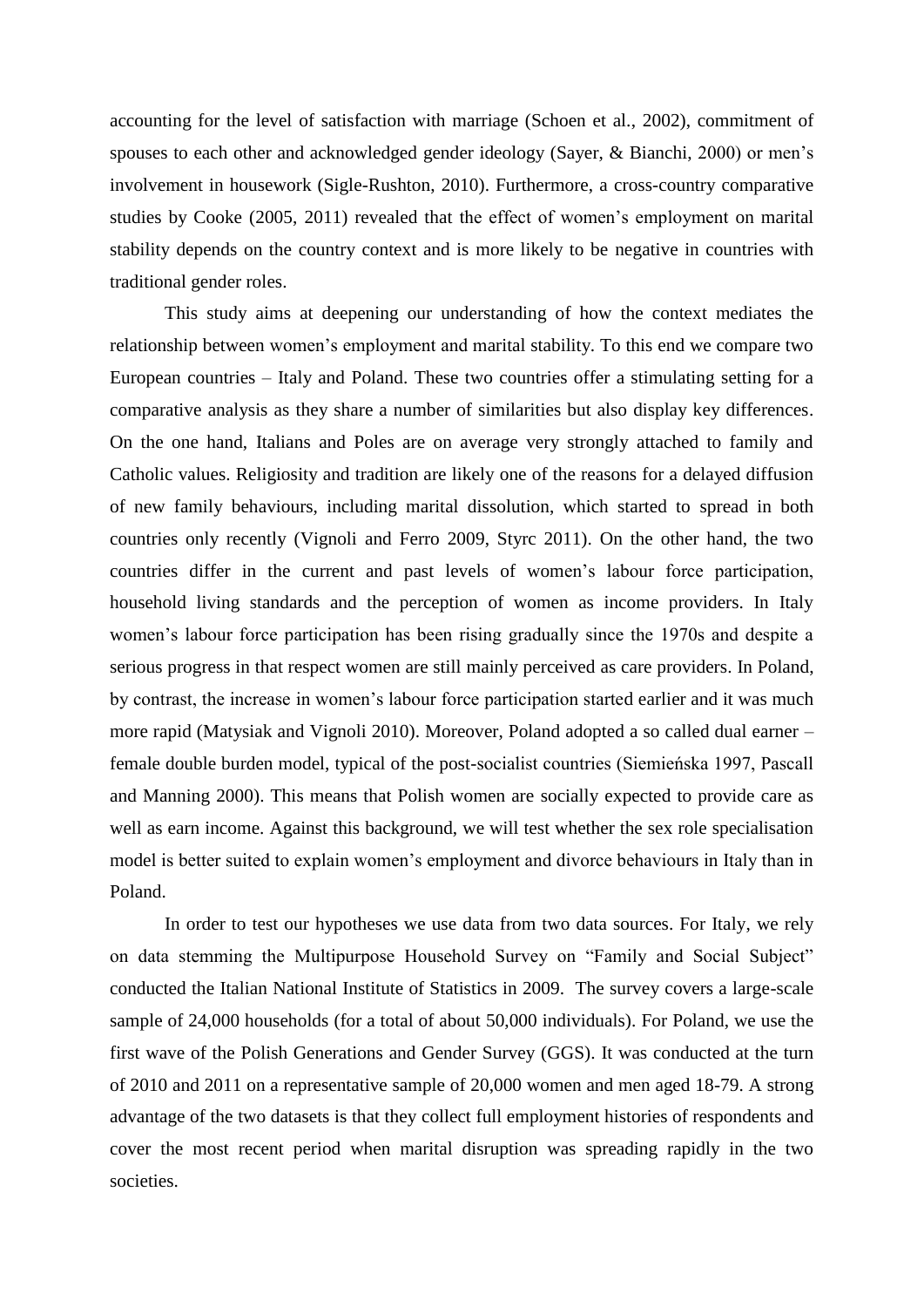Using these data we estimate event-history model for marital disruption with employment status as our main explanatory covariate. The mutual effects of the labour market and partnership careers may be biased in the conventional applications of event history analyses, because of non-random decisions to separate and to participate in paid work. The unobserved characteristics of women, for example their family orientation or gender attitudes may influence women's proneness to work and their willingness to dissolve an unsatisfying union. We overcome this problem by estimating a joint multiprocess model of marital disruption and paid work participation. In such models, a heterogeneity component is included to the equation that estimates each process, and the possible correlation between these heterogeneity components allows to account for the existence of common factors. Furthermore, the outcomes of the endogenous parallel process enter as a time-varying covariate in the estimation of each process, making it possible to estimate their net impact.

## **References**

- Becker, G. S., Landes, E. M., Michael, R. T. (1977). An economic analysis of marital instability. *Journal of Political Economy, 85*, 1141-1188.
- Cherlin, A. (1979). Work Life and Marital Dissolution. In Levinger G. & O.C. Moles (Eds.), *Divorce and Separation. Context, Causes and Consequences* (Pp. 151-66). New York: Basic Books.
- Cherlin, A.J. (2000). Toward a new home socioeconomics of union formation. In L. J. Waite, C. Bachrach, M. Hindin, E. Thomson, & A. Thornton (Eds.), *The ties that bind – Perspectives on marriage and cohabitation* (pp. 126-144). Hawthorne, NY: Aldine De Gruyter.
- Cooke, L. (2005). Doing' Gender in Context: Household Bargaining and Risk of Divorce in Germany and the United States. Department of Social Policy & Nuffield College. Oxford University.
- Cooke, L. (2011). Household Employment and Dissolution Risk: A Coordinated Cross-National Assessment of the "Independence Hypothesis". Presentation at the 2011 Spring Meeting of the ISA RC28, University of Essex, UK 13th-16th April 2011.
- Jalovaara, M. (2002). Socioeconomic differentials in divorce risk by duration of marriage. *Demographic Research, 7*, 537 – 564.
- Jalovaara, M. (2003). The joint effects of marriage partners' socioeconomic positions on the risk of divorce. *Demography, 40*, 67 – 81.
- Lillard, L. A., Brien, M. J., Waite, L. J. (1995). Premarital cohabitation and subsequent marital dissolution: a matter of self-selection? *Demography, 32*, 437 – 457.
- Lillard, L. A., Panis, C. W. A. (1996). Marital status and mortality: the role of health. *Demography, 33*, 313-327.